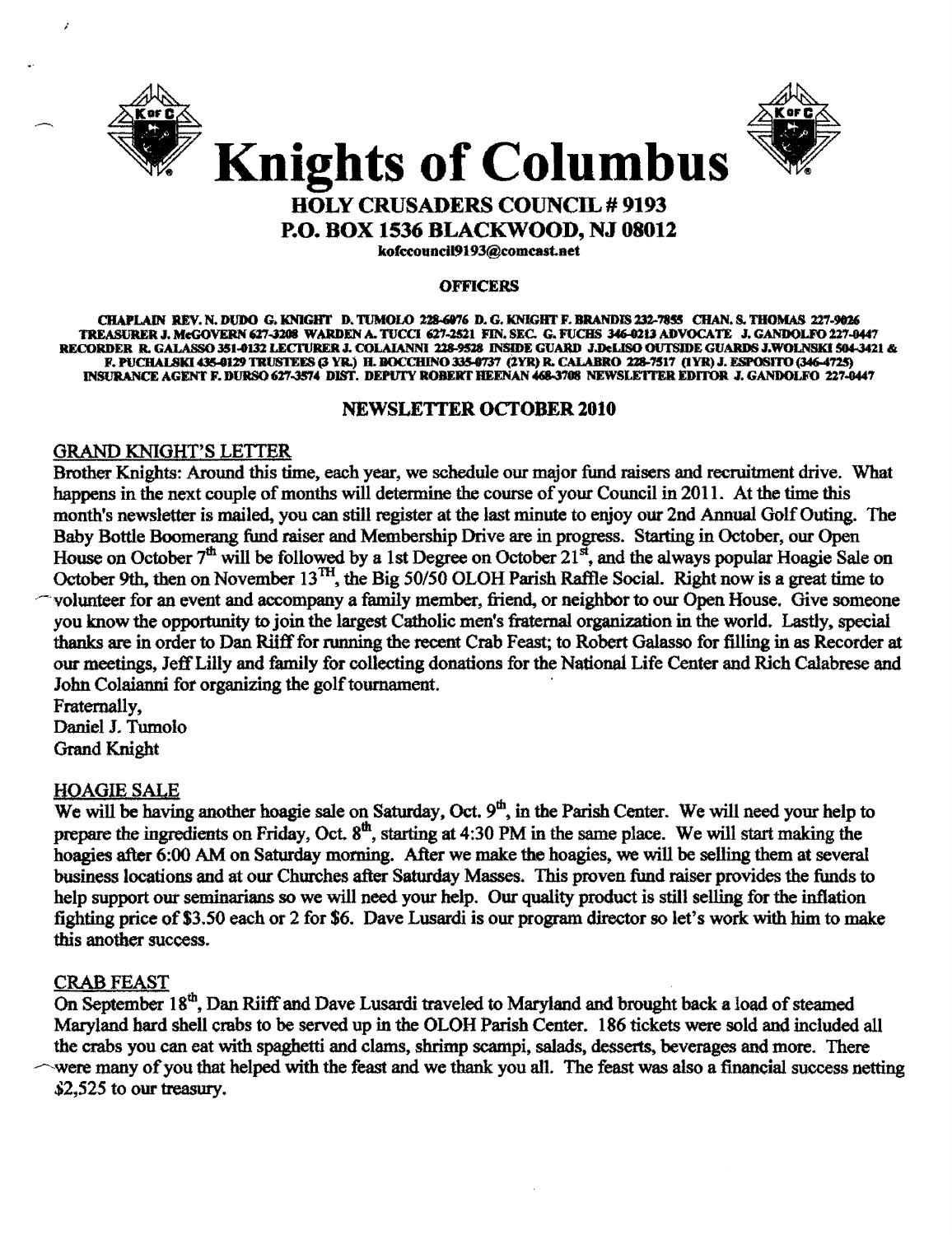## KNIGHT/FAMILY OF THE MONTH

Our knight of the month for September was Tom Qualk (service to the Council). Our family of the month for September was Larry Lazo and family. Congratulations and thank you.

#### MEMBERSHIP DRIVE

During the weekend of Sept. 25-26, we had our first membership drive of the new Columbian Year. We are very pleased that more of you are bringing in new members. These must be Catholic men, over 18 yrs. All of you have relatives, friends or neighbors that meet these requirements. This is the time to bring them in. We all share this responsibility, not just our Worthy Membership· Director, Fred Durso. We will follow this up with an Open House at 7 PM, Oct.  $7<sup>th</sup>$ , prior to the start ofour Officers Meeting. Our Council will host a First Degree on Thursday, Oct. 21<sup>st</sup>, at 8 PM in the Parish Center.

# CHAPLAIN'S CORNER

When will Christ call for us? When will death surprise you and me? It is prudent and wise to be always prepared and watchful at every moment of our lives. It is wise to live in the friendship of Christ, so that on the Day of Judgment He will greet us with friendly words: "Come, O blessed of my Father, inherit the kingdom prepared for you from the foundation of the world." Otherwise, if we die in our sins, Christ our Judge will say: "Depart from me you cursed, in the eternal fire prepared for the devil and bis angels." Let us always remember the words of St. Paul: "For since we believe that Jesus died and rose again, even-so, through Jesus, God will bring with him those who have fallen asleep." But, in order to rise with Christ, we must die witH and for Him, after living with and for Him in this world. Only then will he give us the crown of life.

#### KNIGHTS OF COLUMBUS INSURANCE

Concerned about a comfortable and worry-free retirement? Now, in addition to our traditional Flexible Premium Annuity, the Knights of Columbus offers the V ANTAOE Single Premium Deferred Annuity, and it may be part of the answer for you. With a single deposit of  $$25,000$  or more, the VANTAGE allows you to lock-in a guaranteed \ interest rate for five years. In addition. there are several attractive renewal options once the five-year period has expired, including keeping the funds in another VANTAGE Annuity, placing them in a more traditional flexible premium annuity where the interest rate can be changed on a quarterly or more frequent basis or, in the 30 day period prior to the fifth and tenth policy anniversaries, withdrawing the funds without a surrender charge.

The VANTAGE Annuity, along with our Flexible Premium Annuity, both provide the guarantees that Knights of Columbus members have come to expect guaranteed interest rates along with absolute safetyof principal. In addition, we can easily accommodate rollovers and transfers free of charge. I will be happy to meet with you at your convenience, in your home, to discuss with you in detail how the Knights of Columbus can help you to secure the comfortable, worry·free retirement you want and deserve. Fred Durso, FICF Field Agent. (856) 309-1030

#### BOB STEFANO MEMORIAL GOLF TOURNAMENT OCTOBER 1ST, 2010

The Council approved a motion to donate 10% of the profits from the tournament to the 3 facilities for Citizens with Developmental Disabilities to whom we normally contribute.

#### FOURTH DEGREE NEWS

An open house was conducted for our  $4<sup>th</sup>$  degree candidates on Sept.  $8<sup>th</sup>$ . It was attended by 8 candidates, all from our Council. Any  $3<sup>rd</sup>$  degree knight wanting to apply should see Barry Start for an application fonn. The 2nd district master's meeting was held at Marian Council on Sept.  $11<sup>th</sup>$ . Discussion centered on the upcoming exemplification on Nov. 13-14. Dress code will be strictly enforced.

The installation of officers of the Bishop Schad and Msgr. Strensky Assemblies was conducted by Worthy Master, Andrew Lapenta at OLOH Church \_\_ at a Mass offered by Fr. John Del Duca. The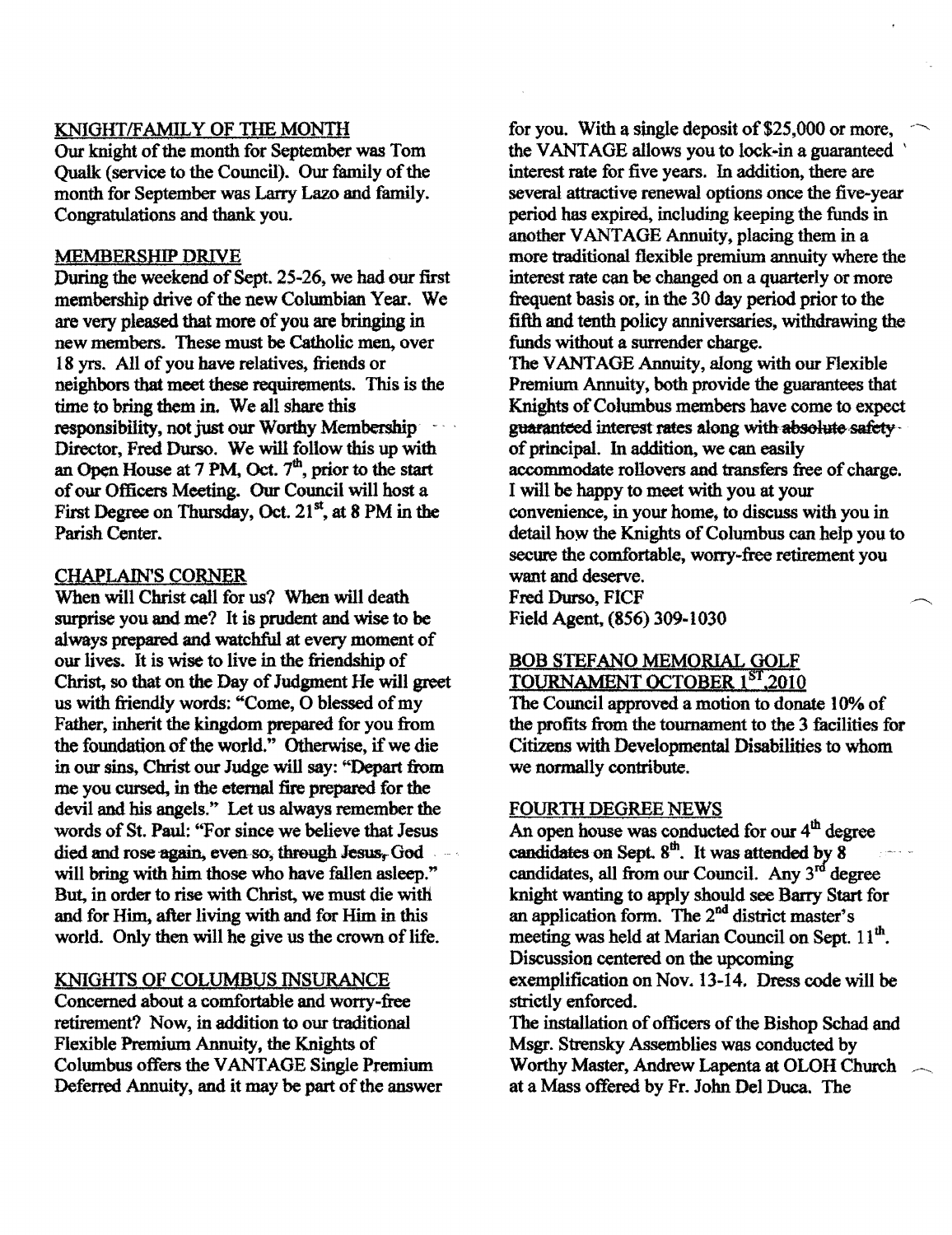$\sim$  Assembly will meet again at 8 PM, Oct. 20<sup>th</sup> in the Parish Center.

# KNIGHTS OF COLUMBUS STRUCTURE

Supreme Council Office-International headquarters is located in New Haven, Connecticut. Led by the Supreme Knight, the chief executive officer, the office provides administrative support and leadership for our more than 14,000 local Councils.

Jurisdictions-The Supreme Council has more than 75 state council organizations to help guide regional activities that are consistent with the principles of the Order.

Districts-Each state council is divided into districtsgroupings of several local councils.

Local Councils-Local councils are the basic unit of the Knights. Most are based in parishes, though some have their own council hall within a community. Each local council works to assist with the needs of its community consistent with the principles of the Order.

Insurance Agents-Every council is assigned a .;:ertified insurance agent, who is a Knight, and whose job it is to provide our top-rated products focused on the financial needs of members' families.

# FIRST FRIDAY ADORATION

The next Exposition of the Blessed Sacrament will take place in the Our Lady of Hope Chapel on First Friday, October 1st after the 9:00 AM Mass, continue until 7:00 PM, and close with Benediction. Try to stop in during the day to spend time with the Lord.

# OCTOBER BIRTHDAYS AND ANNIVERSARIES

The following brothers or members of their families will celebrate their birthdays in October: Mrs. Dolores Aukerman, Frank Brandis, Angelo Cirrincione, Tom Cocco, Tullio DeLiberali, Fred Durso, Mrs. Rose Durso, Nick Fecenko, George Fuchs, George L. Fuchs, Kristen Fuchs, Vince - Gallagher & Vince III, Romeo Giannetti, Jeff Heck, .ohn Heck, Jr., Mrs. Kathy Heim, Brian Higgins,

Frank Maggio, Bill Means, Peg O'Connor, Daniel Olaya, Frank Puchalski, Antonio Rowan, Tom Sherlock, John Sirolli, Philip Sirolli, Kailey Tolen, Bill Toner, Charles Woodward, Lee Zane and Eric Zeidler.

The following members will celebrate their anniversaries in October: Mr.& Mrs. Peter Brusco, Mr.&Mrs. Rich Calabrese, Mr.&Mrs. George DiMarcantonio, Mr.&Mrs. Vince Gallagher, Mr.& Mrs. Joe Mikos, Mr.&Mrs Tony Porcellini and Mr.&Mrs. John Sirolli. CONORA TULATIONS! If we missed someone, contact John Gandolfo (227-0447) or gandy@comcast.net.

## EDITORIAL

As you can see you're receiving your newsletter about a day early. This is to remind you that our Annual Bob Stefano Memorial OolfTournament will take place this Friday, October  $1<sup>st</sup>$ , at the Valleybrook Golf Club. Your entry fee includes greens fees, lunch, dinner, fabulous, prizes, beverages and more. So far the weather forecast looks good so come on out and have a good time. Our next order of business is that important necessity that never goes away. Membership is the life blood of our Order. The Church drive from Sept. 25-26 looked promising, but it doesn't stop there. More pressure bas been placed on our Council to offset recent losses and achieve the higher quotas placed on us by the Supreme Councll. We are all responsible. Vivat Jesus.

# IMPQRTANT DATES

- Oct. 1 First Friday (OLOH Chapel)
- Oct. 1 Golf Tournament (Valleybrook)
- Oct. 7 Open House (7 PM Parish Center)
- Oct. 7 Officers Meeting (8 PM Parish Center)
- Oct. 9 Hoagie Sale (parish Center)
- Oct. 14 Council Meeting (8 PM Parish Center)
- Oct. 21 First Degree (8 PM Parish Center)
- Oct. 28 Council Meeting (8 PM Parish Center)
- Nov. 4 Officers Meeting (8 PM Parish Center)
- Nov. 5 First Friday (OLOH Chapel)
- Nov. 11 Council Meeting (8 PM Parish Center)
- Nov. 13 Big *50/50* Raftle Social (parish Center)
- Nov. 25 Thanksgiving Day